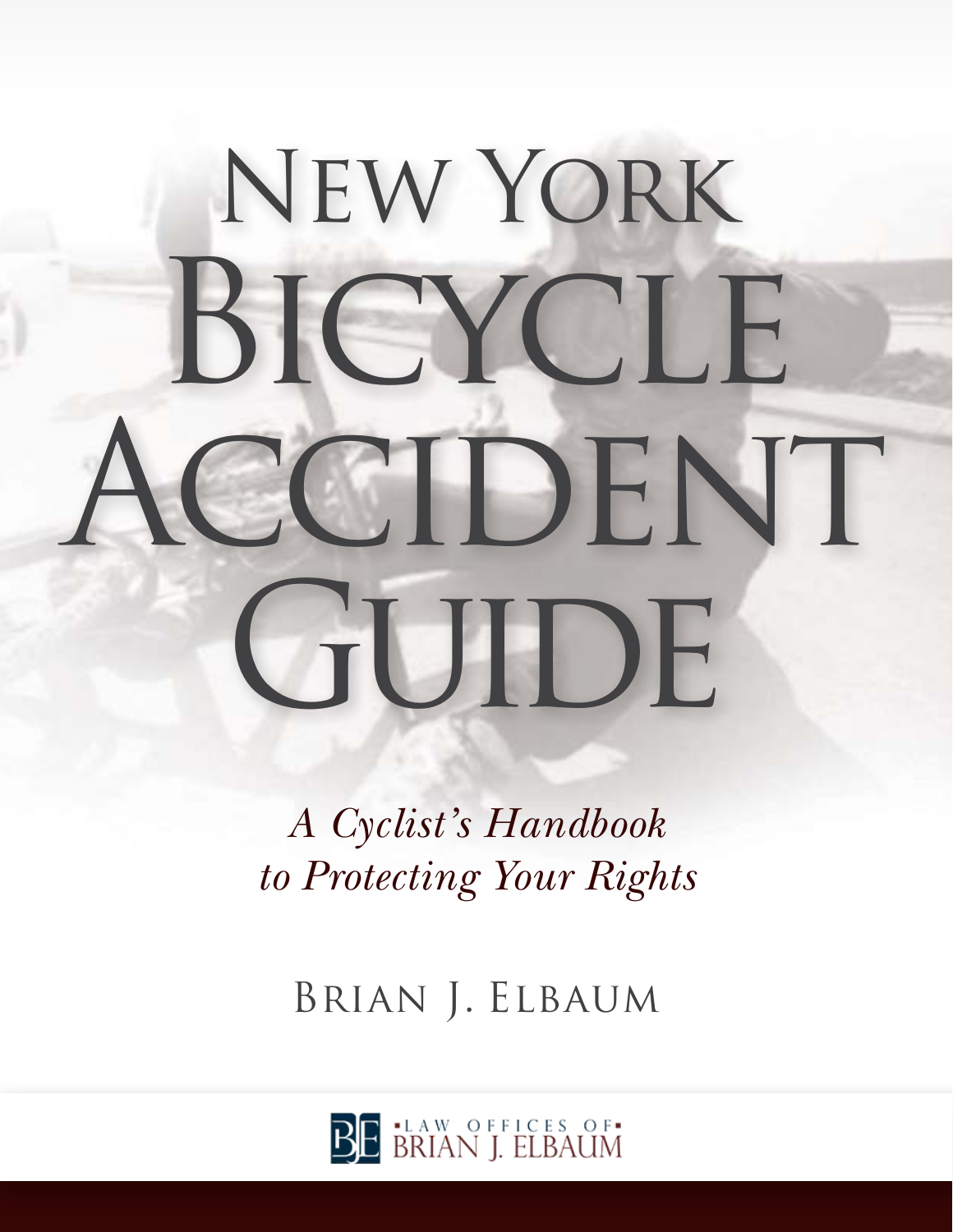

accidents can cause severe injuries, and victims are often unaware of their rights and unsure who they can trust. A New York bicycle accident lawyer helps victims protect their rights and fight for the compensation they

Being involved in a bicycle accident is one of the most traumatic and harrowing experiences for cyclists. These

rightfully deserve.

Every day, cyclists in New York share the roadways with vehicles. Accidents do happen, though. These accidents can have life-altering consequences for victims. Sadly, hundreds of New York bike accidents result in death each year.

Unfortunately, a majority of bicycle accidents are caused, not by the cyclist, but by unsafe drivers on the road. If your accident was caused by someone else's negligence, you may be entitled to compensation.

A New York bicycle accident lawyer can help you recover the compensation you rightfully deserve. You shouldn't be stuck with medical bills and other costs related to your accident. Your focus should be on your recovery, not fighting with insurers over claims. That's how we can help.

Our legal team will fight for your rights and help you recover compensation for any and all costs related to your accident.

#### WHAT WAS THE CAUSE OF YOUR ACCIDENT?

Bicyclists take great care to protect their safety, using reflectors and other safety gear to make themselves visible to other motorists. Unfortunately, a great many bicycle accidents aren't caused by unsafe cyclists. They're caused by negligent drivers who do not take proper steps to share the road safely.

Some of the most common causes of bicycle accidents include:

» Distracted driving, or texting while driving

 $\overline{\mathbb{Z}}$  $\mathbb R$   $\mathbb W$ 

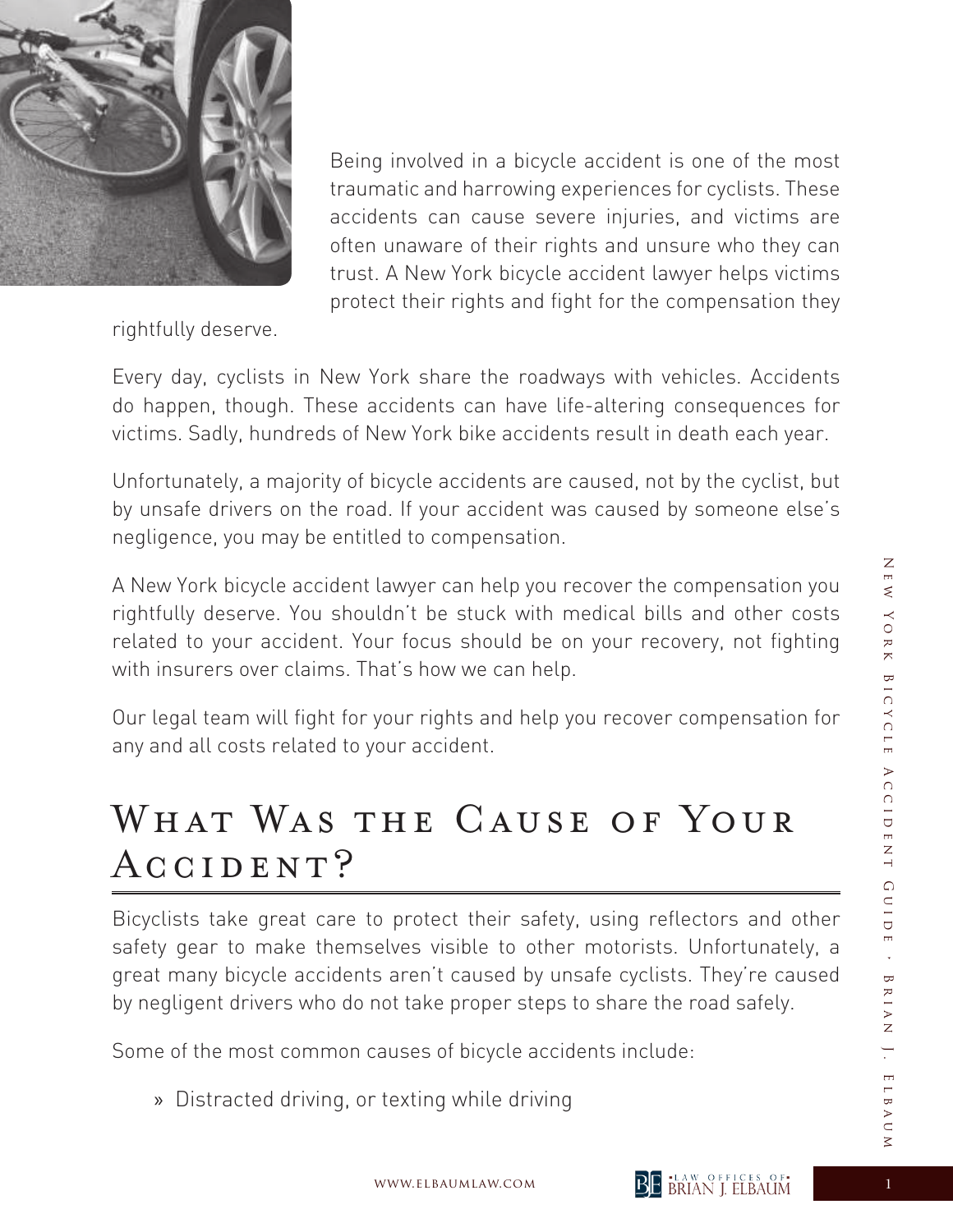- » Unsafe lane changes and unsafe turns
- » Pulling into the bike lane
- » Opening doors into bike lanes
- » Inadequate lighting
- » Passing too closely
- » Reckless driving
- » Driving while intoxicated

A driver's negligence can have life-changing consequences for you. You shouldn't have to fend for yourself on the financial, emotional, or physical costs of this negligence. Compensation helps you recover financially, emotionally, and physically.

### Compensation for BICYCLE ACCIDENT VICTIMS

After an accident, victims often face many new challenges. They may be struggling with physical pain and severe injuries. Financially, victims often have medical bills and rehabilitation costs to pay



for. And often, they face emotional distress as a result of the accident.

Compensation is available for victims, and it helps reimburse victims for any and all costs related to their accidents. Your attorney will help you fight for all forms of compensation. A few examples of what compensation can cover are:

- » Medical bills, rehabilitation costs
- » On-going treatment and care
- » Lost wages from time away from work
- » Loss of future earning capacity

 $\overline{z}$ 



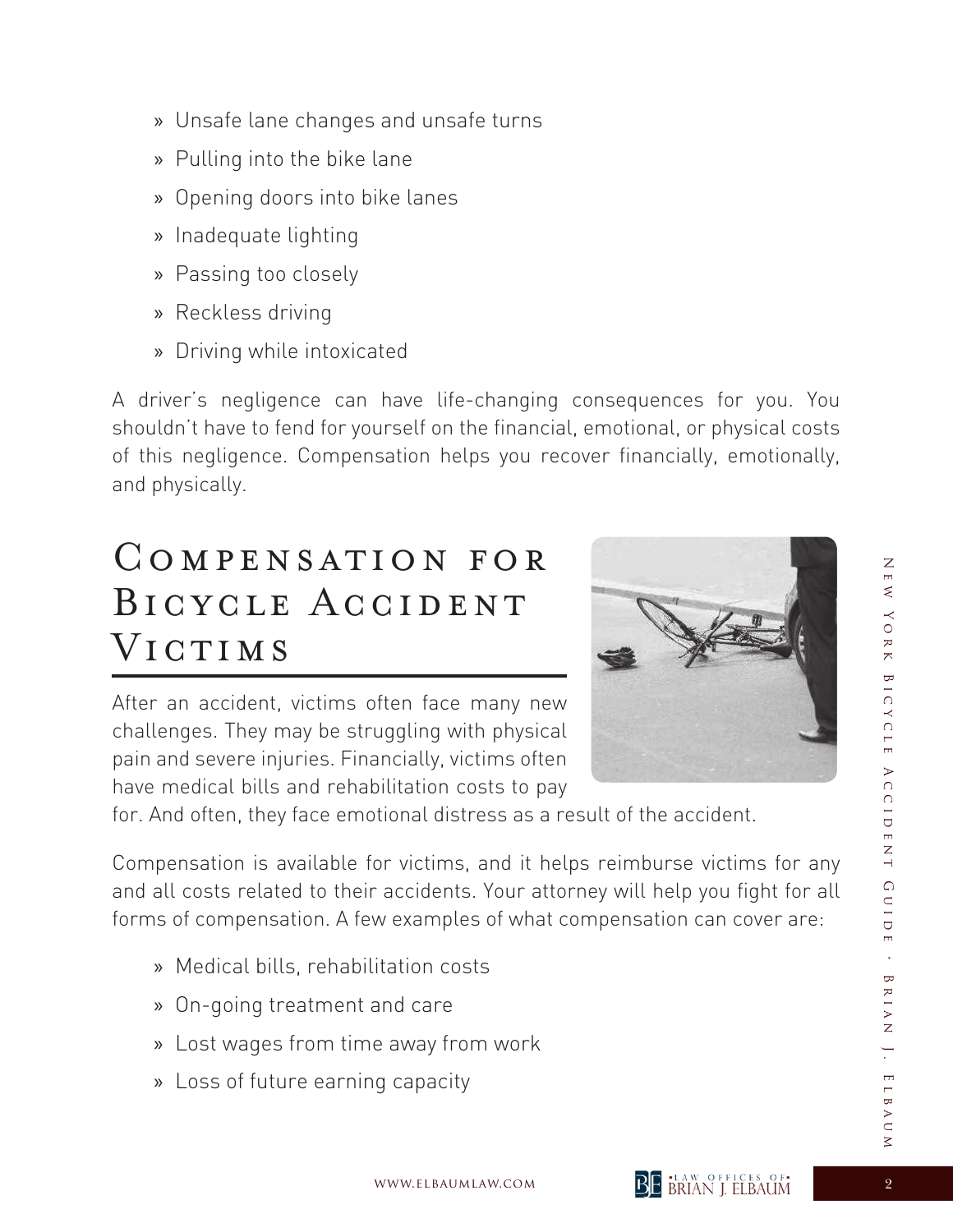- » Pain and suffering
- » Emotional distress
- » Loss of normal life
- » Loss of consortium

Punitive damages. In some bicycle accident cases, gross negligence or even malice was the cause. For example, DUI can be considered gross negligence. In these cases, punitive damages are available. This is a form of financial punishment, and it is awarded on top of any compensatory damages. Punitive damages may be available if your case goes to trial.

# SHOULD I HIRE A NEW YORK Bicycle Accident Lawyer?

In New York, bicycle accident laws are highly complex, and there are many local and state variations to the law concerning right of way. General personal injury attorneys often do not have the in-depth knowledge of New York's bicycle safety laws to be successful.

That's why it's important to consider hiring a New York bicycle accident lawyer. The best bike accident attorneys have extensive experience in these types of cases. They will help you investigate your accident, determine who was at-fault, and then file the claims and potential lawsuits to help you recover compensation.

An attorney with experience adds value and experience. The best lawyers will help you:

- » Investigate your accident
- » Contact witnesses and build your case
- » Consult with experts to reconstruct the accident scene
- » File claims on your behalf
- » File lawsuits, if you choose to pursue them
- » Negotiate with insurers



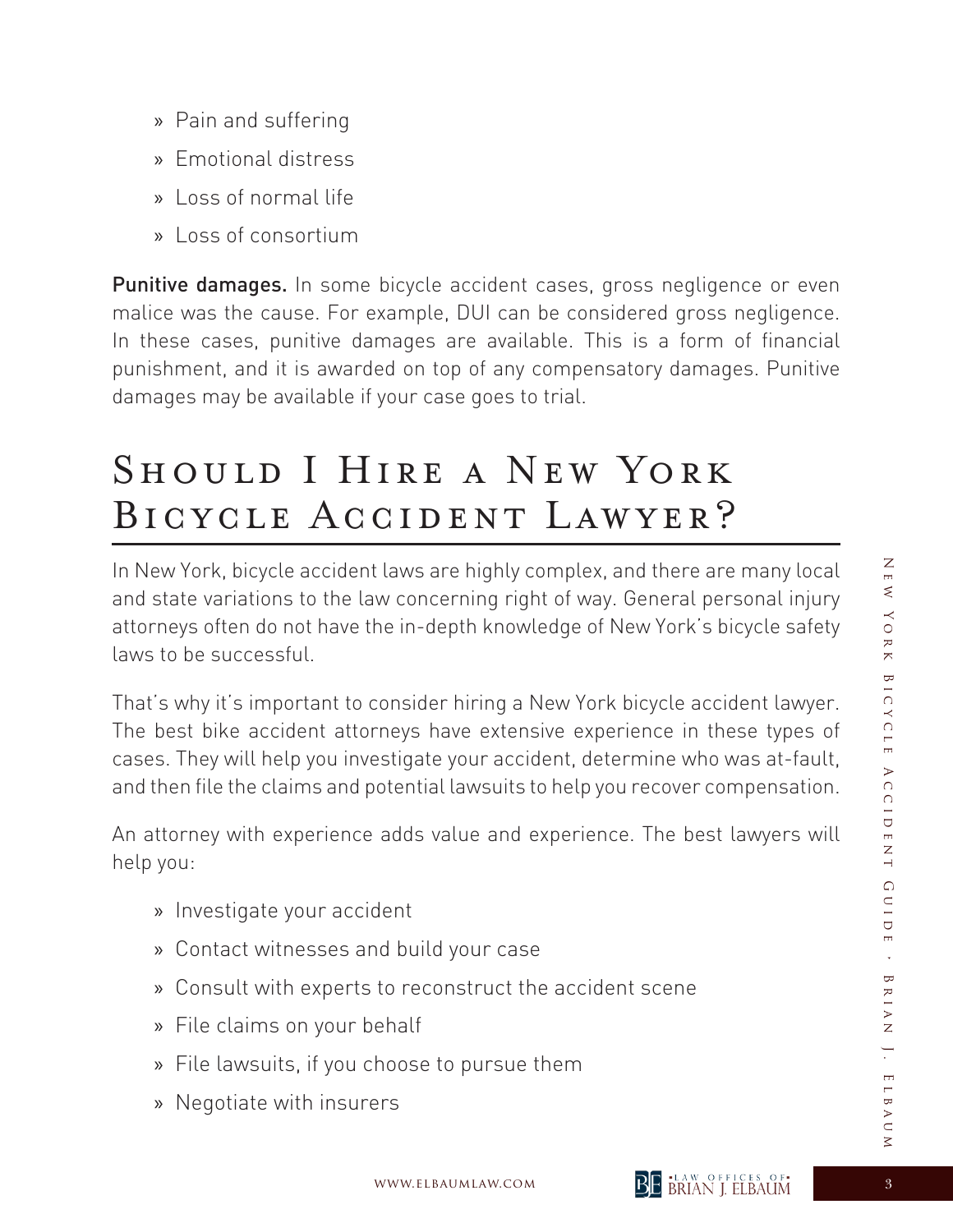Ultimately, after an accident, your primary focus should be on recovering – not stressing about how you will pay for medical bills and other costs. Your attorney manages the entire legal process, so you can focus on recovery.

# WHAT TO DO AFTER an Accident

Bicycle accidents are scary and traumatic. Victims are often in shock and unsure of what to do. We recommend you follow a few steps to protect your safety and your rights. If you were involved in a bicycle accident, you should:



- » Seek Medical Care Call 911 and receive treatment for your injuries. If you are unable to, this is the responsibility of witnesses on the scene.
- » File a Police Report Even if you were uninjured, it's important to file a report. This will help make it easier to recover compensation for property damage.
- » Collect Evidence If you are able to, collect evidence of the scene. Take photos and videos of damage to your bicycle, as well as the accident scene. Collect contact information for witnesses. If you were injured, be sure to document your injuries, as well.
- » Seek Legal Counsel After a bicycle accident, you have just two years to file a claim. Contacting an attorney as soon as possible will ensure you can build the strongest case and recover compensation more quickly.

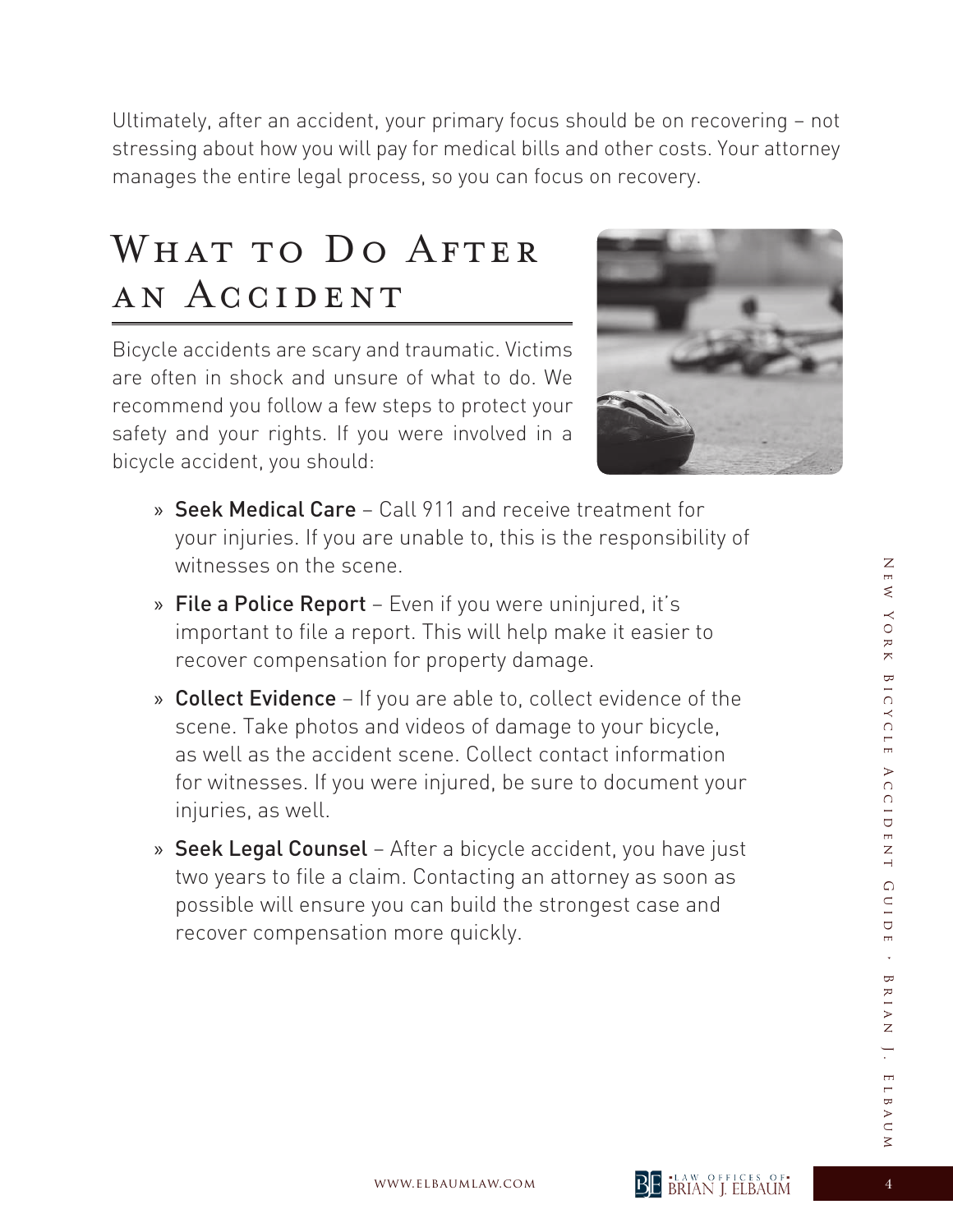# Avoid Talking with Insurance Companies

If you have a current auto insurance policy, you can file a claim with them, even if the "vehicle" you were riding was a bicycle. Often, victims rush to file claims for medical benefits or cover property damage.

We highly recommend that you contact an attorney first. Your insurer cares most about the bottom line, and as a result, they may deny, discredit or ignore your claims. An attorney protects you against this unfair and bullying behavior.

You may also hear from the insurance company or attorney for the at-fault party. You are not legally required to talk with them. And we highly recommend that you do not. Instead, redirect any contacts with insurers or attorneys to your legal team.



# FREQUENTLY ASKED Questions | New YORK BICYCLE Accident Guide

### *How Do I Pick the Best Attorney for My Claim?*

You want to make sure that attorney has experience in personal injury litigation. You want to make sure that attorney has handled bicycle cases, cases where individuals were riding their bicycle and struck by motor vehicles. You want to make sure that you're comfortable with that attorney. You should meet with the attorney and interview that. You ask the attorney questions. If you feel comfortable with that attorney, then you can take further steps.



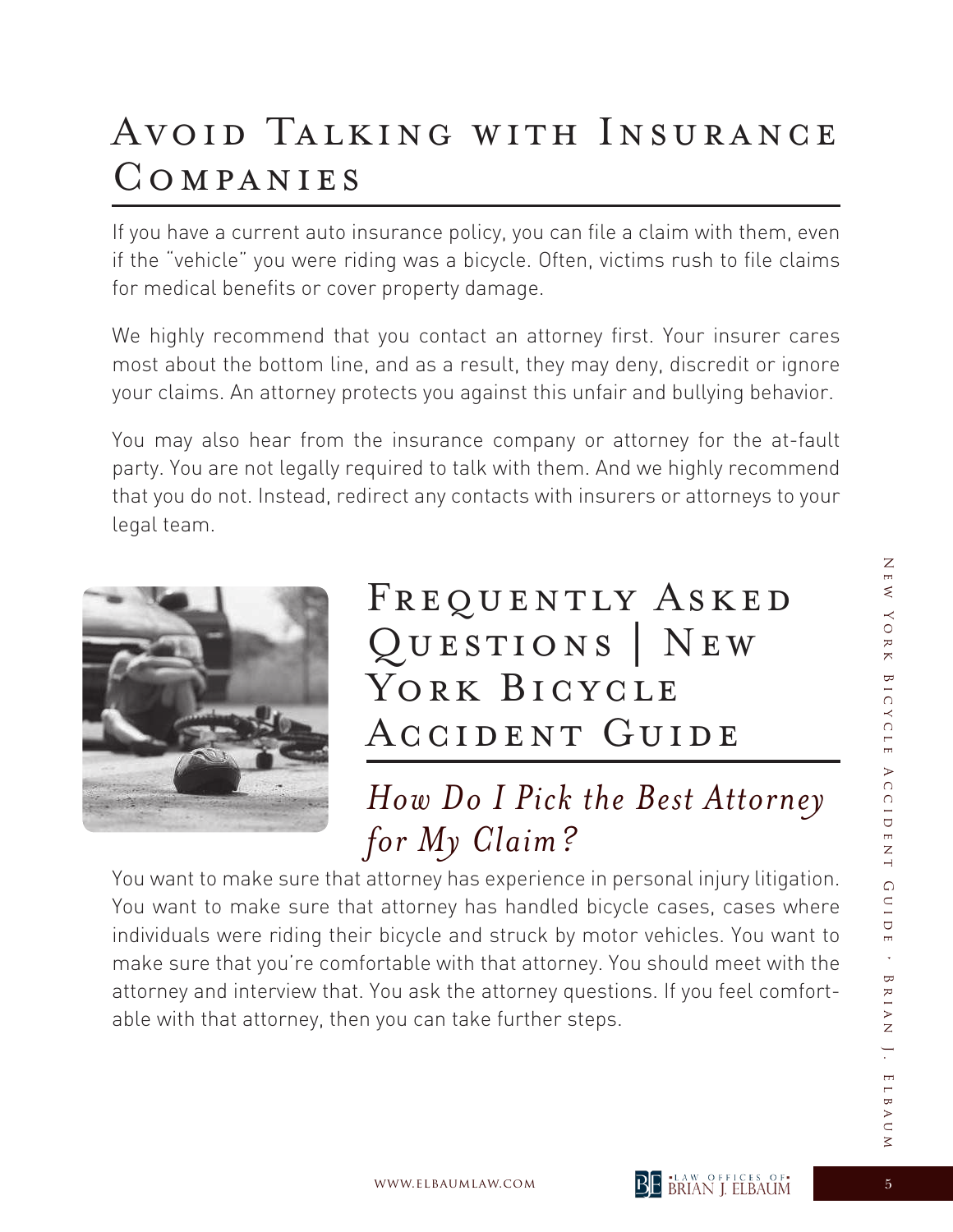You also want to look at the firm itself. Is it a big firm? Is it a medium-sized firm? Sometimes firms are so big and so busy that the client never speaks with the attorney. The client is assigned a paralegal or a legal assistant to represent him or her. You want to make sure that whoever you go with, you have access to that attorney, that if you need to speak directly with the attorney, that you'll be able to speak directly with your attorney.

Finally – and this goes to experience – it's not a good idea to retain an attorney that, let's say, handles divorce litigation or estate planning. You want to make sure that attorney is an attorney who specifically handles personal injury litigation.

#### *What Mistakes Can I Avoid After My Accident?*

The first common mistake is that people leave the scene of the accident right after the accident happens. They don't think that they suffered a significant injury. They're in pain, but they want to get to where they need to go, they don't want to wait for the police, and they leave the scene. That's crucial, big error number one. You want to stay at the scene of the accident. You want to make sure the police come to the scene of the accident. You want to make sure it's documented.

Mistake number two that I often see made is that the individual doesn't seek medical attention early enough. I had a client call me the other day who was involved in a bicycle accident a month earlier, and she just went to the doctor the day before she called me. I asked her, "Why? Were you feeling any pain on the day of the accident?" She said, "Yeah my shoulder was killing me." "Well, why didn't you go see a doctor?" She said she didn't go because she had other obligations and she just thought maybe the pain would go away. That's a mistake. You need to seek medical attention as soon as possible.

The third mistake is – the same client – not calling me earlier. If she had called me earlier, soon after the accident occurred, I would have guided her through the initial process to make sure that the things she needed to do, she would do, so that it wouldn't become a problem down the road.



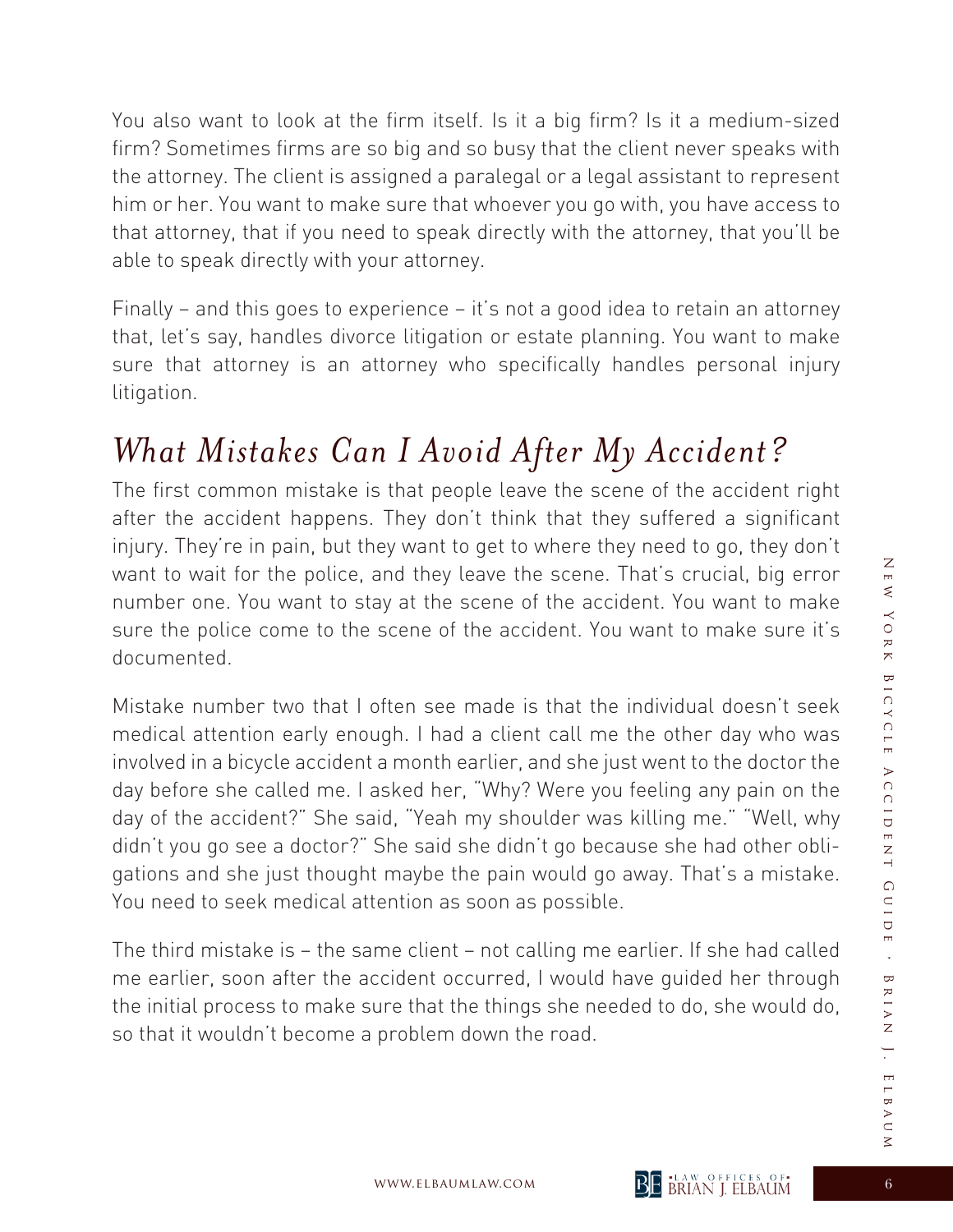#### *Should I Talk to the Insurance Companies?*

The answer is no. What you want to do is retain competent council and let the attorney talk to the insurance company. The problem with you talking to the insurance company is that the insurance company may ask you some key questions that may make your case more difficult to prosecute down the road. The attorney will know what those key questions are and will make sure that you answer those questions properly, if it's necessary for you to talk to the insurance company. You want to retain council as quickly as possible and have the attorney deal with the insurance company.

# *What If I Was Partially at Fault?*

A question that I often get is, "Do I still have a claim if maybe I did something wrong?" The answer is yes. It depends on what you did wrong. It depends on the other vehicle and what they did wrong. In New York, you have what's called comparative negligence and we have to look at how much of it was your fault, versus the driver of the other vehicle, in determining the value of your case. The answer is, as a general, yes, you potentially do have a claim against the driver that struck you, but we do need to look at the extent of your culpability.

# *How Do I Determine the Value of My Case?*

It's not an easy answer. It depends on your injury and the extent of your injury; it depends on whether or not your injuries are permanent in nature, and that may take time to evaluate.

Say you broke your arm in the accident, you go through the initial healing process and you go through physical therapy and it's a year later, and you've maximized your physical therapy, and it turns out you have some permanency, meaning that there's some restriction in the use of your arm. That's important and we need to add that to the value of the case.

Another issue that comes up is liability. Whose fault is it? Who are we blaming? Sometimes there's an issue as to whether or not you might have some culpability. There's maybe some finger-pointing. These issues are important and have to be ironed out to come up with the appropriate value. I will tell you that

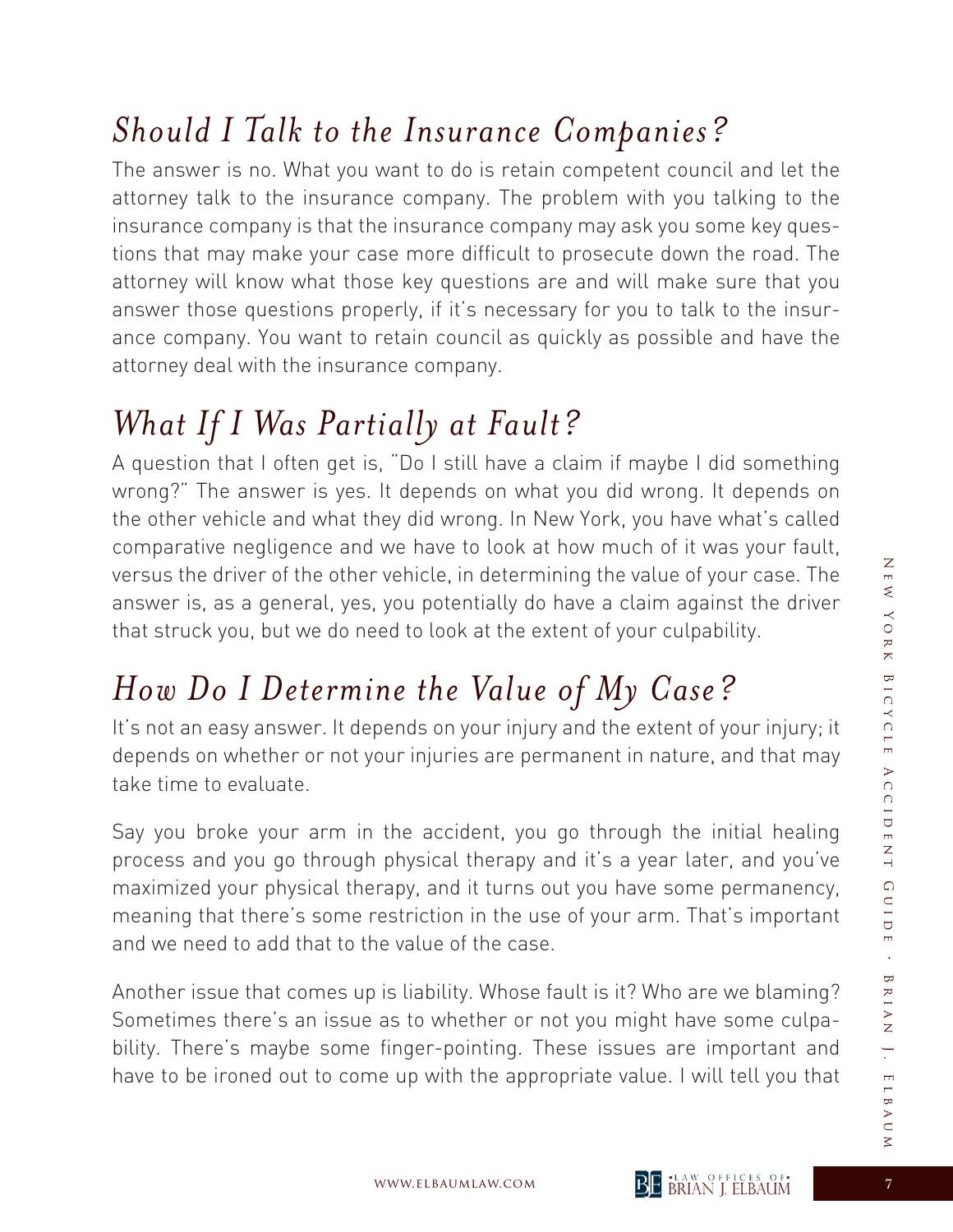this firm will make sure that you get the most possible compensation that you're entitled to for your injuries.

#### *How Long Will the Case Last?*

The other day I had a client come in who was involved in an accident where he was a bicyclist and struck by a motor vehicle in New York, wanting to know how long it was going to take to resolve his claim. It's a question that I get all the time and it's a fair question. It depends. There are a lot of complex factors that go into play as to how long a case is going to take.



One of the most important factors is the injury itself. We want to make sure that the client has gone through the process of rehabilitation, of recovery from that injury. We want to get to the point where you know whether or not the injuries are permanent in nature. That's an important factor in determining what the case is worth and what needs to be done to pursue the highest possible settlement or resolution.

The second issue that comes into play has to do with liability. Whose fault is it? Who caused the accident? If there's some dispute or question as to who the cause of the accident was, those issues need to be ironed out, and sometimes that requires court intervention, meaning a lawsuit and litigation. If that's required, it can take time. It can take three, four, some cases even five or more years. I will tell you that this firm will do whatever we need to do to ensure that you get the highest possible compensation possible. If it requires litigation, we'll do that, and we'll try to get that done for you as quickly as possible.

#### *How Long Do I Have to File?*

The answer is to do it as early as possible. You want to do it early because you want to make sure the evidence that you need to prosecute the claim is preserved. An example, you want to make sure that witness statements are taken. You want to make sure photographs are taken of the accident scene. The earlier you begin the process, the better off you are.

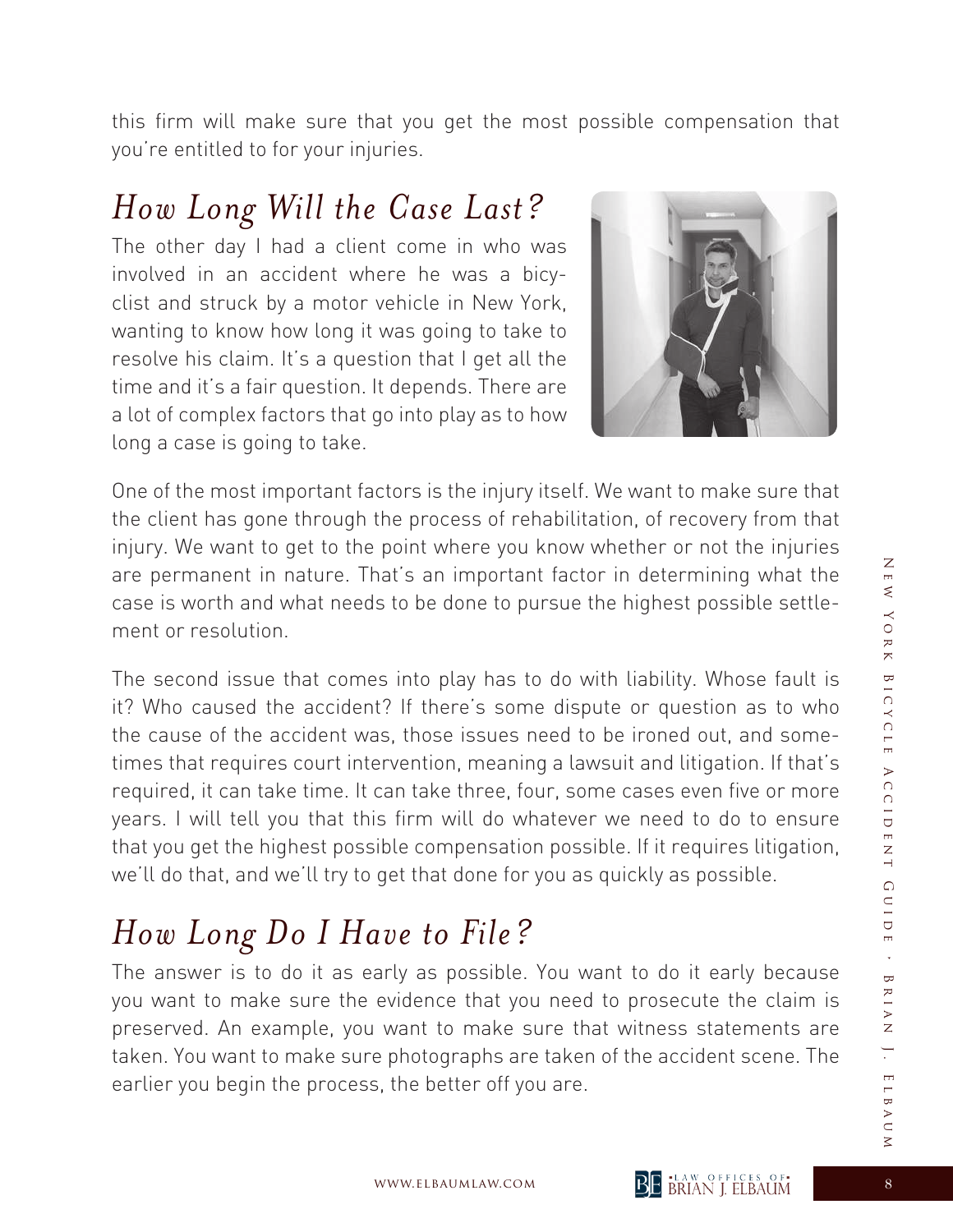There are some legal deadlines that you need to be aware of. You have three years to file a lawsuit in New York if we're talking about a private defendant. If we're talking about a municipality, it's an even shorter time frame. An example is in the City of New York, you must file your claim within a year and 90 days, but there are also notice of claim requirements that have to be met within the first 90 days.

It is important that you retain competent council to guide you through this process. They'll help and they will make sure that witness statements are taken when necessary, that photographs are taken of the accident scene, and our office can properly guide you through that process.

# Call Now for a Free Case EVALUATION

After an accident, you may be scared, in shock, and suffering from immense pain. You shouldn't have to worry about how you're going to pay for medical bills. We want to help. Our New York bicycle accident lawyers will fight for the compensation you rightfully deserve, and we bring years of experience to the negotiating table.

Call now for a free, no-obligation case review. We'll review the facts of your case and provide advice about your legal options. Contact a bicycle accident lawyer now.



#### About the Author

Brian J. Elbaum was only a few years out of law school when he decided to go out on his own in 1996.

Twenty years later, he still holds fast to the same two winning principles:

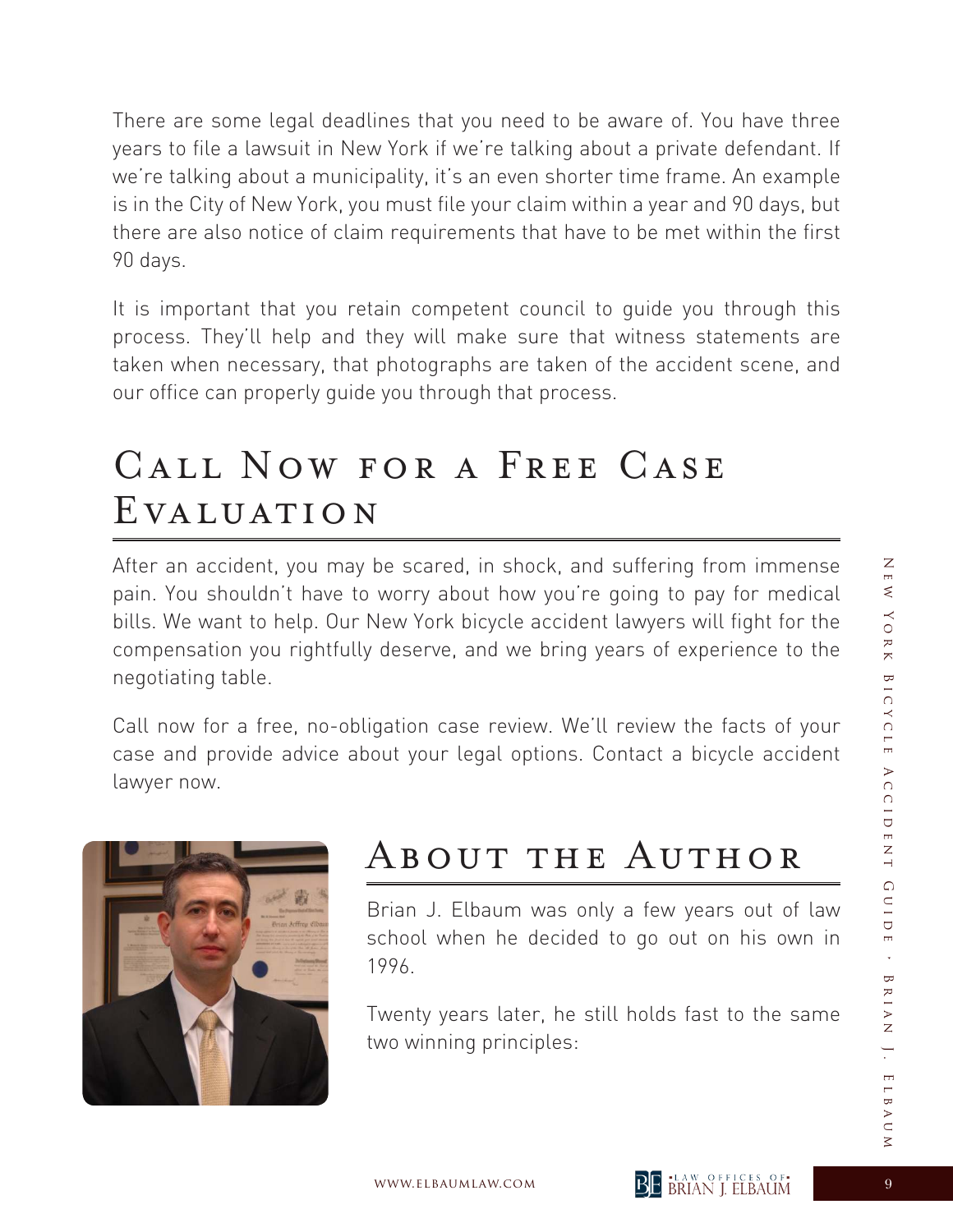- » Making sure clients are comfortable throughout the litigation process.
- » Achieving great results by being aggressive and making the responsible party constantly uncomfortable.

#### *1996*

Brian graduated from Rutgers University in 1991 and earned his law degree from Brooklyn Law School in 1994. While he had a great job at a good firm after graduating he quickly realized that he could serve clients better on his own, unburdened by the constraints of the law firm model and approach.

Brian felt so strongly in what he was doing that for his first year he was willing to work out of his apartment – a sixth floor walkup on East 37th Street & 3rd Avenue. Getting dressed every day in a full suit and tie to work from the desk in the corner of a modest one-bedroom, Brian took the cases no other attorney wanted. He quickly developed a reputation for making "lemons into lemonade," helping those personal injury clients who other attorneys couldn't.

#### *2016*

The Law Offices of Brian J. Elbaum have come a long way in 20 years. We've represented over 800 personal injury clients in Queens, Brooklyn, the Bronx, New York, Staten Island, Long Island, Upstate New York and New Jersey in cases involving construction accidents, auto accidents, slip & falls, medical/ dental malpractice, bar and nightclub assaults, product liability, and much, much more.

We've stayed small by design, continuing to believe as we did 20 years ago that, more lawyers means more internal politics and reduced focus on the client. At our office, you know that every case will be handled personally by Brian. And we've stayed true to our philosophy, demonstrating in case after case that being tough with the adversary and compassionate with our clients is a winning combination.

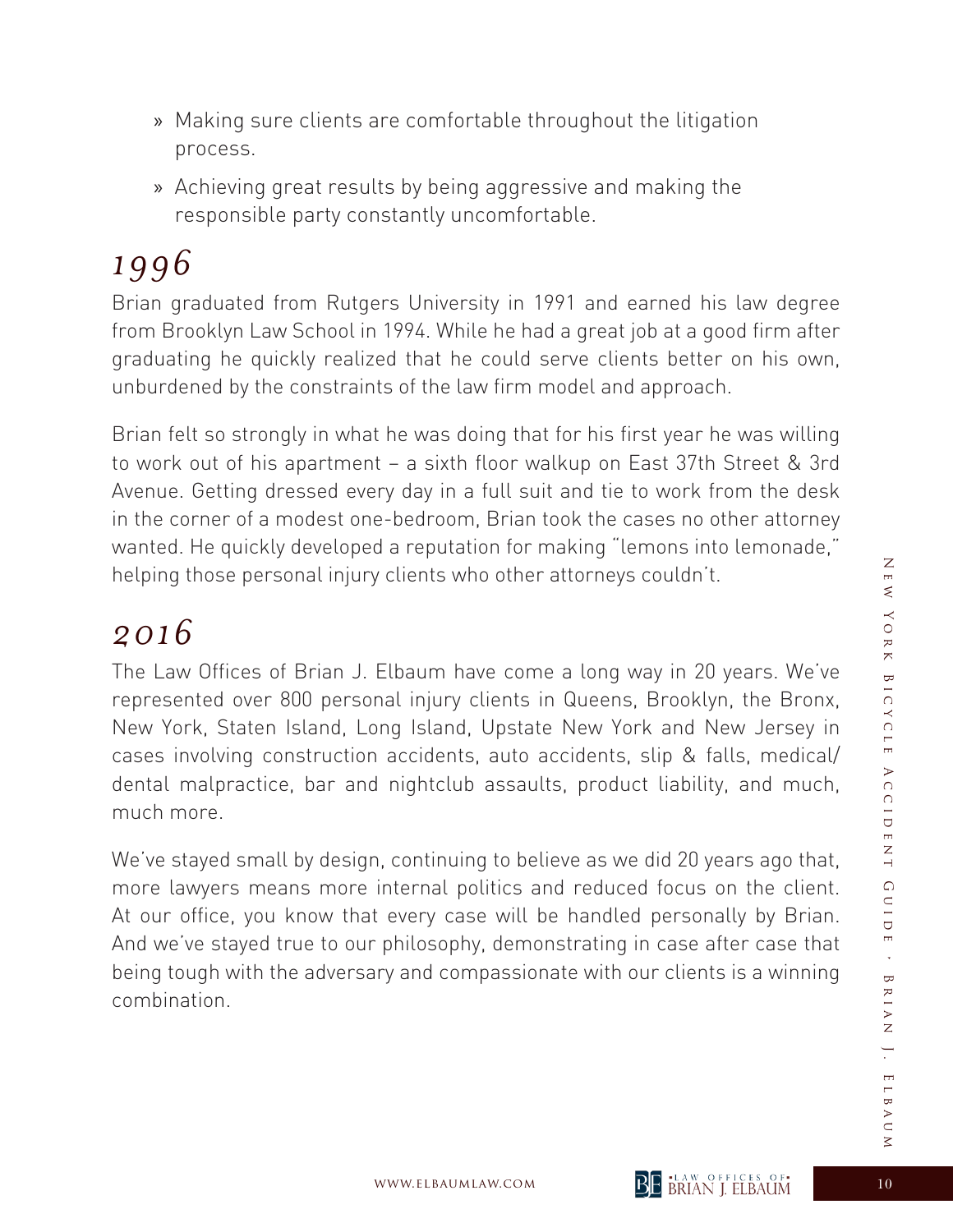Brian is licensed to practice law in New York and New Jersey as well as the federal courts. He is active in New York's legal community as a Certified Member of the New York Trial Lawyers Association, Brooklyn Bar Association, and New York County Bar Association.

#### *Our Office*

The story of our office mirrors the story of New York's past twenty years. We were located in 150 Broadway on 9/11, and moved to 708 3rd Avenue until downtown was ready for business again. As soon as it was, we moved to 111 John Street – until Superstorm Sandy hit and relocated us to our current location.

Today, our office is inside the historic 11 Broadway building, just outside Bowling Green. Built 120 years ago in 1896, the Western Union branch office inside our building became a focus in the investigation into the Titanic disaster in 1912 as Senator Alden Smith sought to determine whether a message from the doomed ship had been transmitted to New York's White Star Line office next door.

Mr. Elbaum has broad experience in the areas of law practiced by the Firm and manages a team dedicated to meeting client needs. Prior to establishing the Firm, Mr. Elbaum worked for several New York law firms representing clients in cases ranging from workers' compensation to commercial litigation. He also served as a judicial intern to a New York Supreme Court Justice, investigated exchange violations as an intern at the New York Stock Exchange, and worked at an entertainment firm representing musicians. His extensive legal and business background has instilled in Mr. Elbaum a solid understanding of how to get things done in a variety of environments.

Mr. Elbaum once held the position of Vice President at an insurance company, for which he provided advisory services. This position has enabled him to gain an insider's view of the insurance industry. He translates that insight into solid advice for his clients on insurance-related matters.

In establishing the Firm, Mr. Elbaum received guidance and inspiration from his father, the late David Elbaum, Esq. David Elbaum served as Of Counsel to the Firm in its early years and provided key insights into several cases.